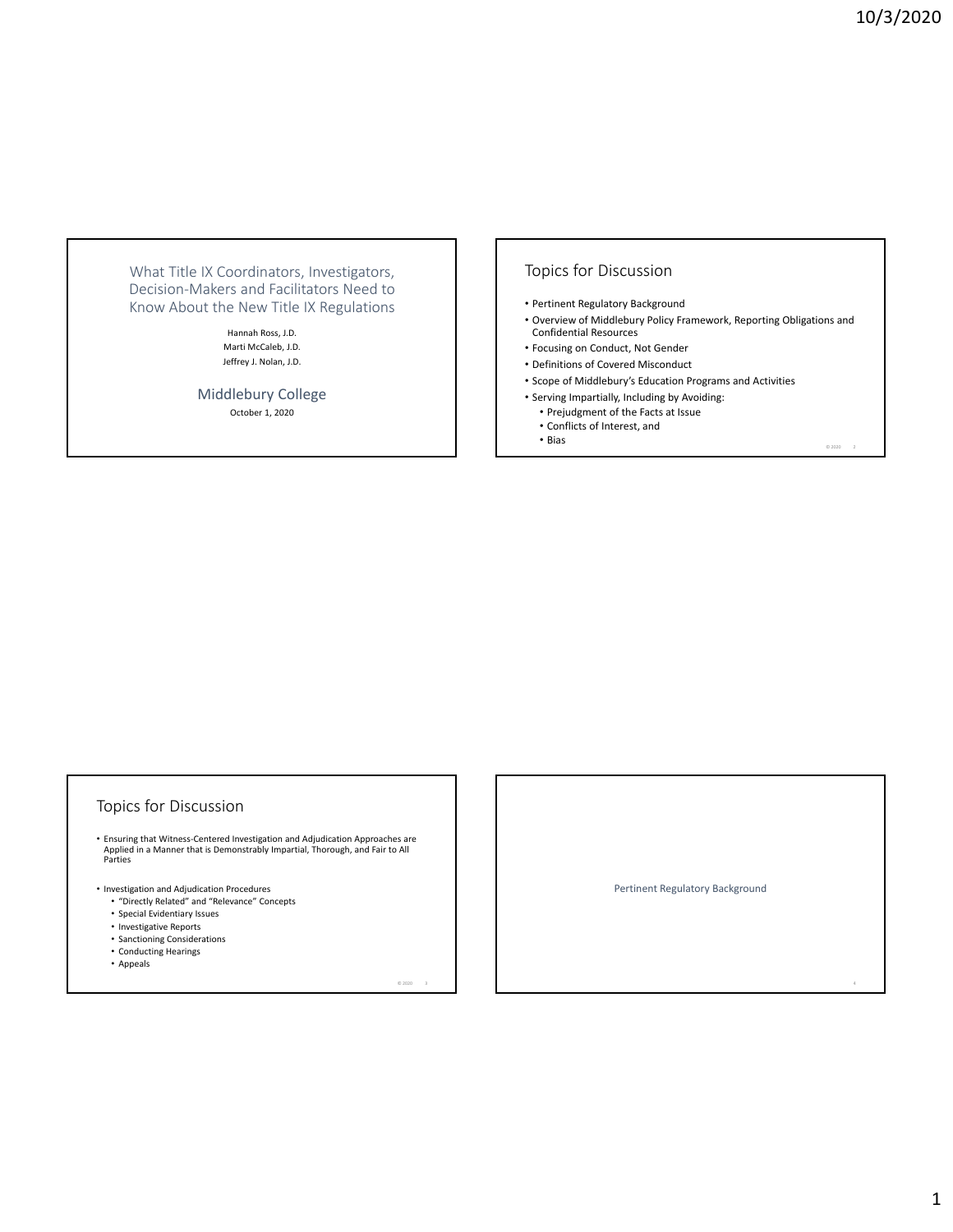## The Long Road to the New Regulations…

• **September 7, 2017:** Department of Education Secretary Betsy DeVos announces notice and comment process

#### • **September 22, 2017:** OCR issued:

• Dear Colleague Letter ("2017 DCL") withdrawing 2011 DCL and 2014 Q&A • Q&A on Campus Sexual Misconduct ("2017 Q&A")

- **November 16, 2018:** Proposed Regulations Posted
	- Officially published in Federal Register later in November, 2018 Fact Sheet and Summary also posted
	-

The Long Road to the New Regulations…

- Approximately 125,000 public comments were submitted
- **May 6, 2020:** Final Regulations Posted • Officially published in Federal Register May 19, 2020
- **August 14, 2020:** Final Regulations Effective



#### **TRACUANOTES**

# **J. Nolan, "Promoting Fairness in Trauma‐Informed Investigation Training"**

• National Association of College and University Attorneys ("NACUA") NACUANOTE, February 8, 2018, Vol. 16 No. 5 • cited once in Title IX regulations Preamble

Updated Holland & Knight white paper version available at: https://www.hklaw.com/en/insights/publications/2019/07/fai

r‐equitable‐trauma‐informed‐investigation‐training

• cited 8 times in Title IX regulations Preamble

 $@2020$  7

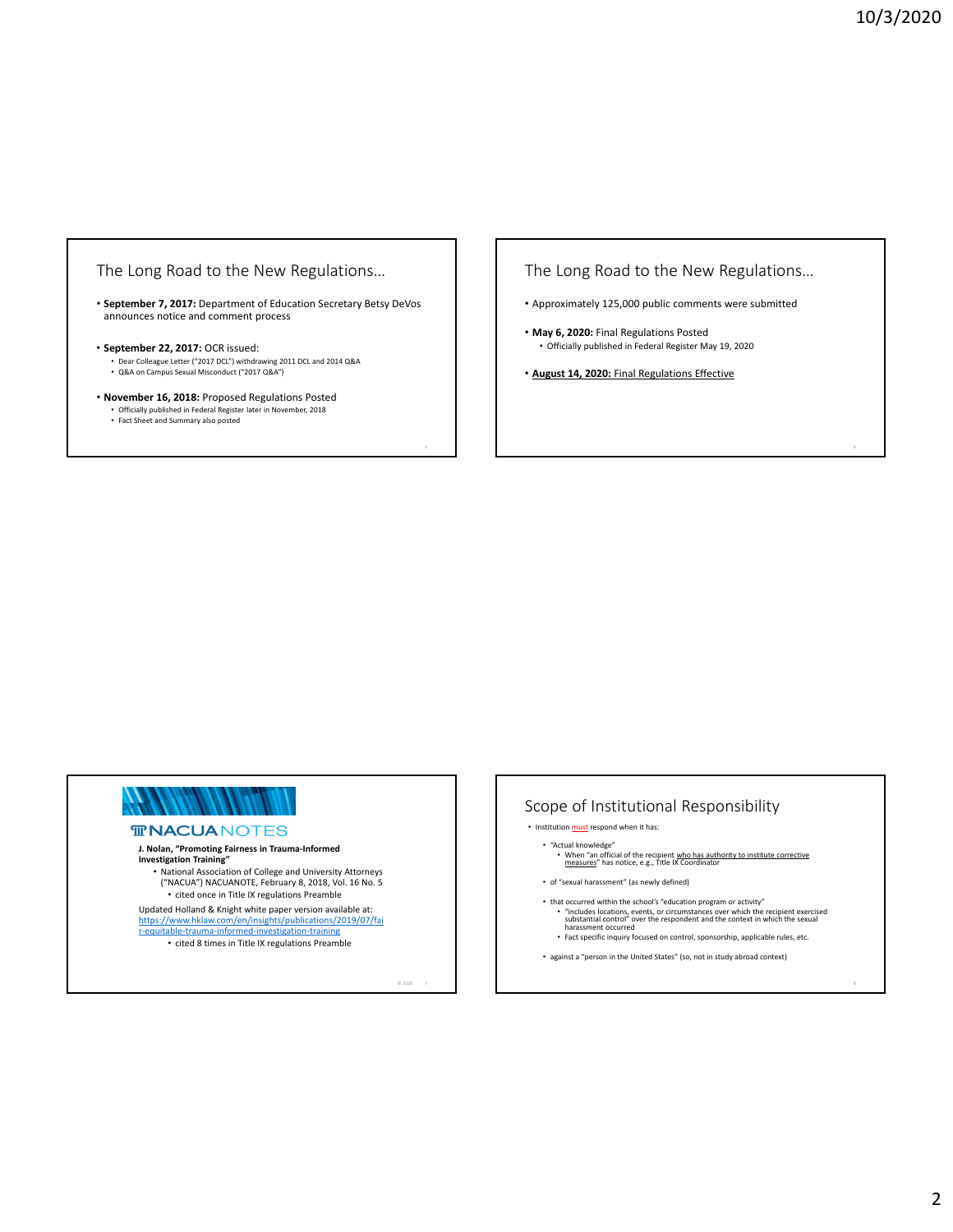# Selected Procedural Changes

- Must investigate "formal complaints"
- Must satisfy certain notice and ongoing notice requirements
- Must produce investigation report with certain elements
- Must give parties and advisors opportunity to review all information "directly related to allega
	- Broader than:
	- "all relevant evidence" as otherwise used in Title IX regulations, and<br>• "any information that will be used during informal and formal disciplinary meetings<br>• and hearings" as used in Clery Act

# Selected Procedural Changes

- New procedures require that schools:
	- Ensure that burden of proof and burden of gathering evidence sufficient to reach a determination regarding responsibility rest on the school and not on the parties
	- Provide equal opportunity for parties to present witnesses and other inculpatory and exculpatory evidence;

## Selected Procedural Changes

- New procedural regulations require that schools:
	- Not restrict the ability of either party to discuss the allegations under investigation or to gather and present relevant evidence
	- Essentially, follow many aspects of Sixth Circuit's *Doe v. Baum* decision in student and employee cases involving alleged Title IX Sexual Harassment
- Many other changes will be discussed as they are applied in context of new Middlebury procedures

Overview of Middlebury Policy Framework Reporting Obligations Confidential Resources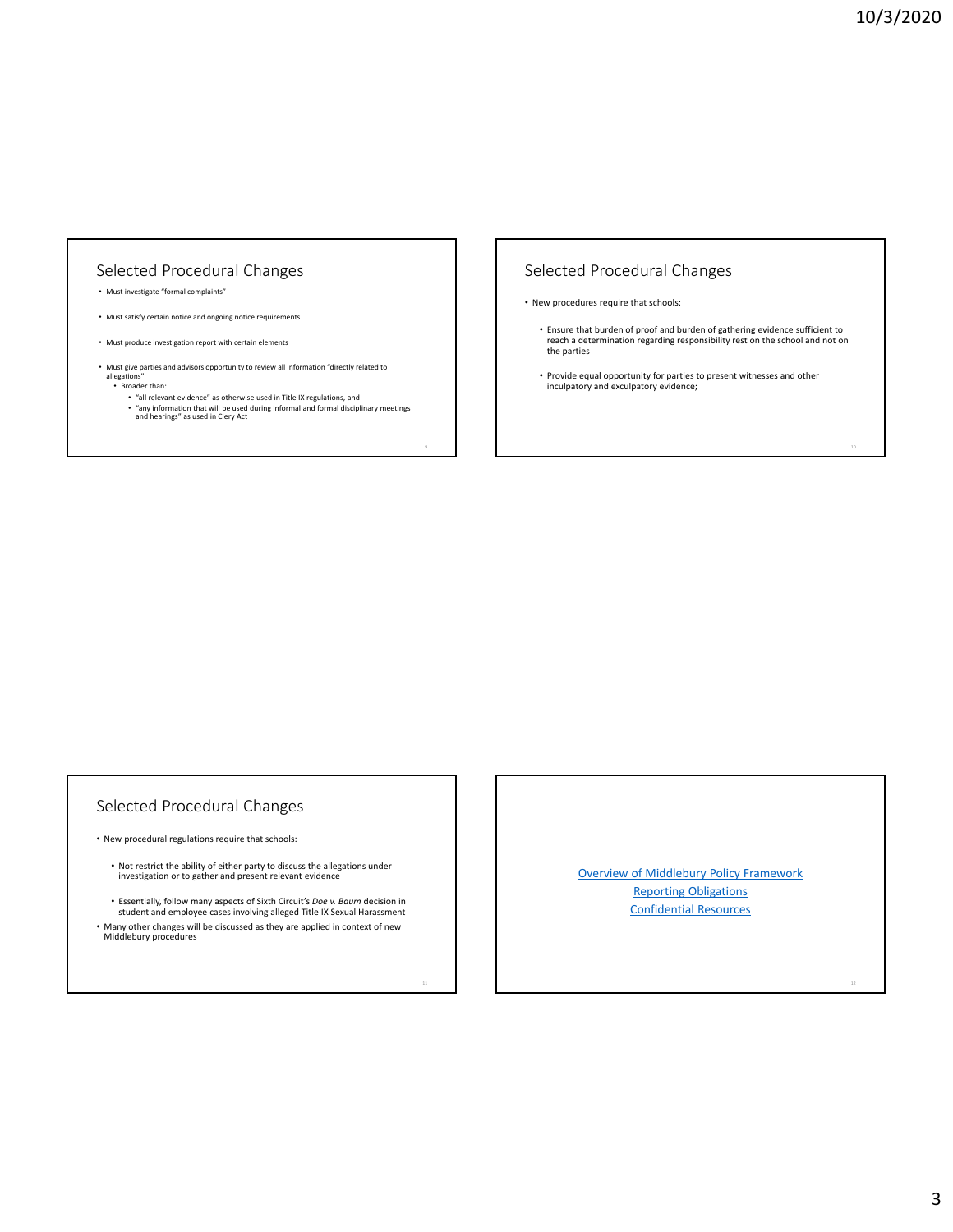# Reporting Obligations

• Responsible employee concepts and examples

• Confidential resources concepts and examples

Focus on Conduct, Not Gender

Focus on Conduct, Not Gender » Majority of reported incidents and investigations in college and university context involve cisgender heterosexual women as complainants and cisgender heterosexual men as respondents, but: • The gender, gender identity and/or sexual orientation of any party to an investigation should have no bearing on how colleges and universities will investigate

 $O 2020$ 

CDC National Intimate Partner and Sexual Violence Survey, Summary Report (2011)

» 16,507 survey respondents

- » Found that men and women had similar prevalence of nonconsensual sex in the previous 12 months
- » Estimated 1.270 million women raped and 1.267 million men "made to penetrate"

http://www.cdc.gov/ViolencePrevention/pdf/NISVS\_Report2010‐a.pdf

 $@2020$ 

 $@ 2020 14$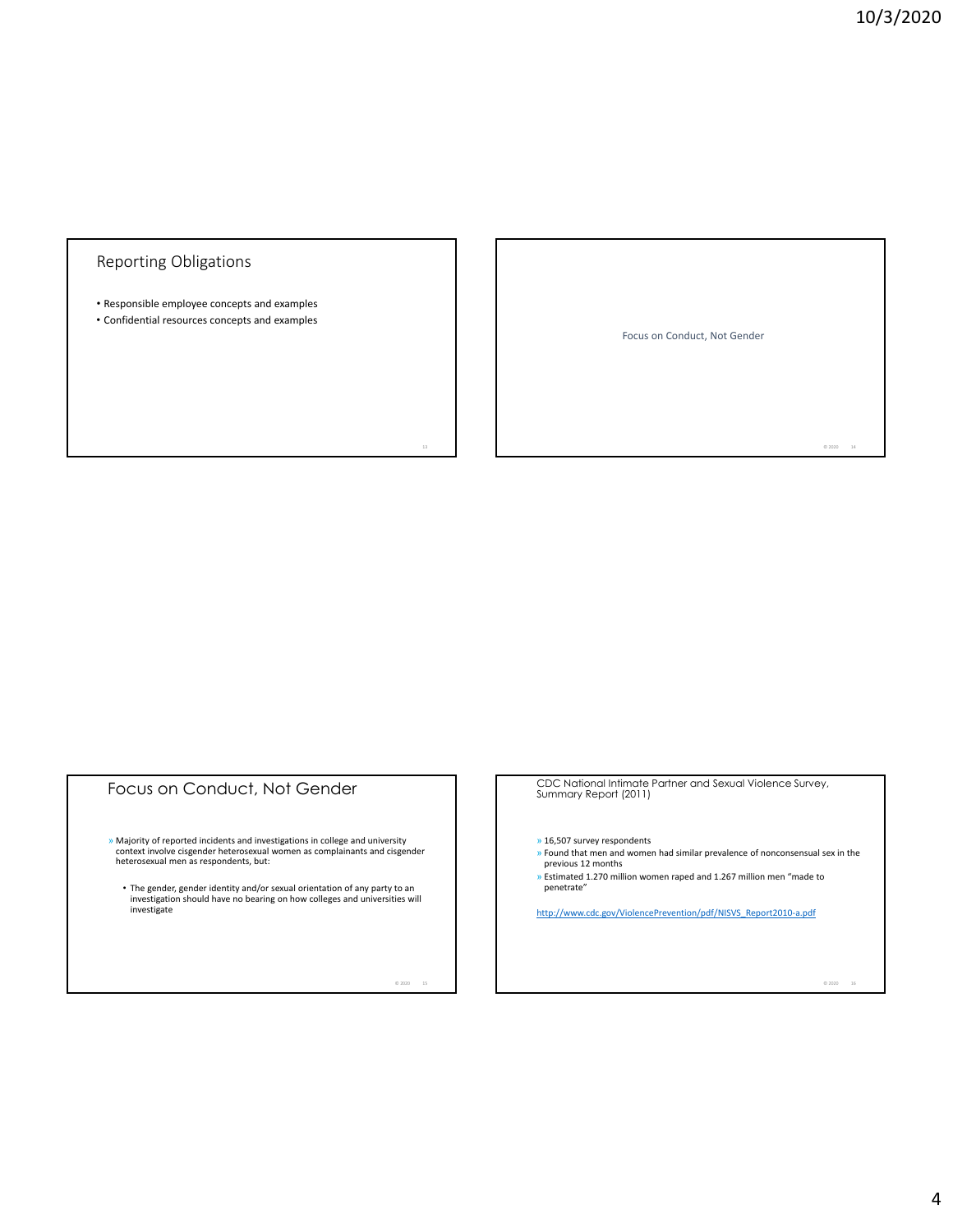### Focus on Conduct, Not Gender

»*See Nungesser v. Columbia Univ*., 169 F.Supp.3d 353, 365 n.8 (S.D.N.Y. 2016) (citing Lara Stemple and Ilan H. Meyer, *The Sexual Victimization of Men in America: New Data Challenge Old Assumptions*, 104 Am. J. Of Public Health, e19 (June 2014)

• **("noting that although the idea of female perpetrators sexually assaulting male victims is 'politically unpalatable,' studies have found that up to 46% of male victims report a female perpetrator"))** (parenthetical note in *Nungesser*)

»*Sexual Victimization of Men* article is available here: • https://www.researchgate.net/publication/262306031\_The\_Sexu al Victimization of Men in America New Data Challenge Old **Assumptions** 

 $@ 2020 17$ 

## Focus on Conduct, Not Gender

*Sexual Victimization of Men* article observes in part (with citations):

- »Portraying male victimization as aberrant or harmless adds to the stigmatization of men who face sexual victimization
- »Fallacies described as "rape myths" in context of female victimization have been discredited in American society (to some extent), but this discourse has not been developed in the context of male victims
- »Myths regarding sexual assault of men pose obstacles to men coping with victimization

 $@ 2020 18$ 

# Focus on Conduct, Not Gender

» See also Jessica A. Turchik, Sexual Victimization Among Male College Students:<br>Assault Severity, Sexual Functioning, and Health Risk Behaviors, Psych. of Men & Masculinity, Vol. 13, No. 3, 243‐255 (2012) (available at:

https://www.researchgate.net/publication/232425813\_Sexual\_Victimization\_A<br>mong\_Male\_College\_Students\_Assault\_Severity\_Sexual\_Functioning\_and\_Heal th\_Risk\_Behaviors/link/09e41510807d975c0a000000/download )

- » 299 male college students asked whether they had experienced at least one sexual victimization experience since age 16:
	- 21.7% reported unwanted sexual contact, 12.4% reported sexual coercion, and 17.1% reported completed rape
	- 48.4% of these experiences involved female perpetrators

© 2020 19

#### Court Decisions Focused on Conduct, Not Gender

- » *Nungesser v. Columbia University*, No. 1:15‐cv‐3216‐GHW (S.D.N.Y. March 11, 2016)
- » Court granted University's motion to dismiss "successful" respondent's claim that University failed to appropriately address public statements and activism by complainant in his case because, e.g.:
- Plaintiff's claim was based on the "logical fallacy" that because the allegations against him concerned a sexual act, that everything that follows from it is "sex-based" for Title IX purposes
- Personal animus by complainant against him was based on their belief that he raped them, not per se because he is male
- Persons of any gender may be perpetrators or victims of sexual assault

© 2020 20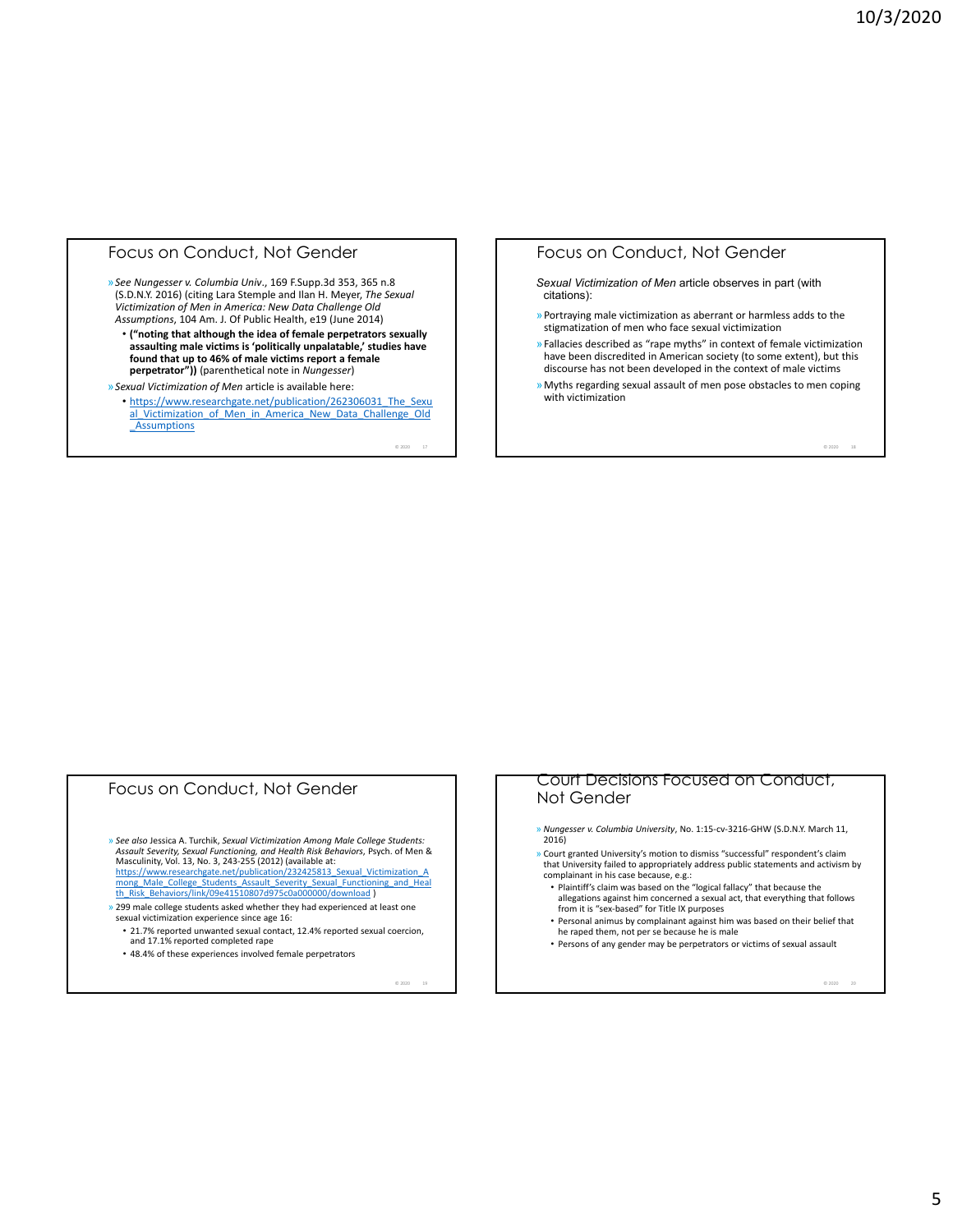## Court Decisions Focused on Conduct, Not Gender

»*Doe v. University of Chicago*, No. 16 C 08298 (N.D.Ill. September 20, 2017)

»"Successful" plaintiff/respondent claimed that University's response to public statements about him by complainant was so inadequate as to violate Title IX

• Court rejected claim for the most part, holding, among other things:

Personal animus expressed toward someone because they are believed to have engaged in sexual assault is not per se discrimination because of sex for Title IX purposes

 $@2020$ 

#### Court Decisions Focused on Conduct, Not Gender

*John Doe v. Columbia College Chicago*, 2017 WL 4804982 (N.D.Ill. Oct. 25, 2017):

- »"As in *University of Chicago*, any harassment that Doe suffered at the hands of Roe and her friends—including the alleged physical assault, the verbal comments made to Doe, and the social media comments and text messages—was 'because they believed he had committed sexual assault or because of personal—not gender—animus.'"
- »"Doe's own allegations make clear that he was harassed because of his relationship with Roe and because of his status as a person accused of sexual assault, not because of his gender."

 $@ 2020$ 

#### Court Decisions Focused on Conduct, Not Gender

*John Doe v. Columbia College Chicago*, 2017 WL 4804982:

- »"Roe and her followers' social media statements about Doe, for example, labeled him a "predator," a "rapist," and a "danger" to CCC's students. Even viewed in the light most favorable to Plaintiff, these statements are not gender-based harassment because they derive solely from Doe's status as a person who Roe and her friends believed committed a sexual assault, not from Doe's status as a male."
- » As the court in *Nungesser* explained, calling someone a rapist is not "inherently gendered."

© 2020 23

## Recognize Potential for Retaliation

- »It should be noted that these court decisions focused on whether respondent/plaintiff was subjected to sex discrimination for purposes of Title IX
- »It should be recognized that adverse actions taken against respondents could implicate:
	- prohibitions against Retaliation (discussed below) and/or • other Middlebury conduct policies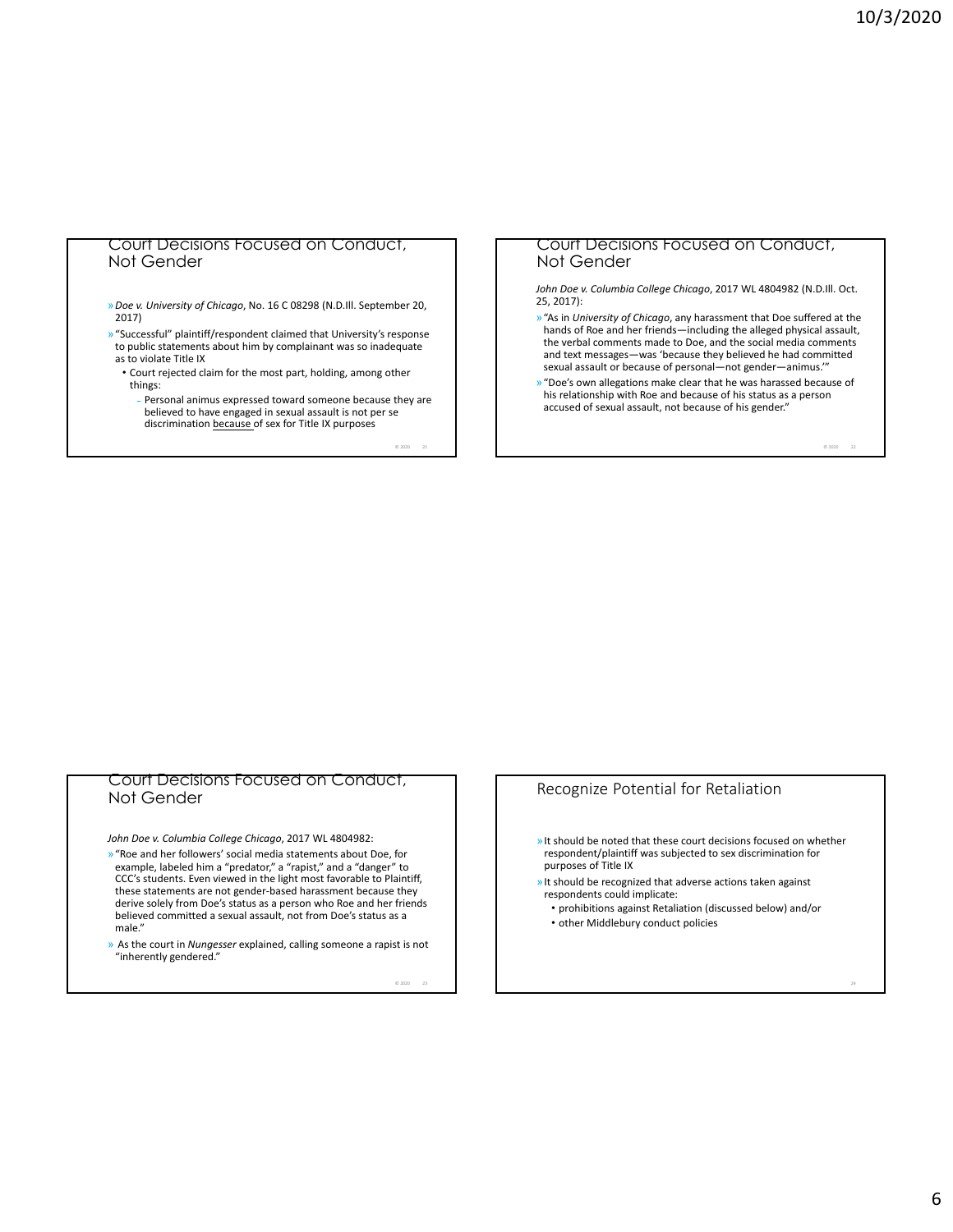## Colleges are "Anti-SA, Anti-IPV, Anti-Stalking"

»Colleges are opposed to prohibited misconduct that is established by the evidence in a particular case

»They are not opposed to anyone on the basis of their gender

»*Gomes v. Univ. of Maine Sys*. (D. Me. 2005): "There is not exactly a constituency in favor of sexual assault, and it is difficult to imagine a proper member of the Hearing Committee not firmly against it. It is another matter altogether to assert that, because someone is against sexual assault, she would be unable to be a fair and neutral judge as to whether a sexual assault had happened in the first place.'"

 $02020$   $25$ 

Definitions

#### Definitions

Title IX Sexual Harassment

- Is conduct on the basis of sex in which:
	- An Employee conditions the provision of a University aid, benefit, or service on an individual's participation in unwelcome sexual conduct;
	-
	- A Student, Employee, or Third Party engages in unwelcome conduct<br>determined by a Reasonable Person to be so severe, pervasive, and<br>objectively offensive that it effectively denies another person equal access to<br>a Univers
	- Sex or Gender‐Based Stalking;
	-
	- Dating Violence; • Domestic Violence; or
	- Sexual Assault

Scope of Middlebury's Education Program or Activity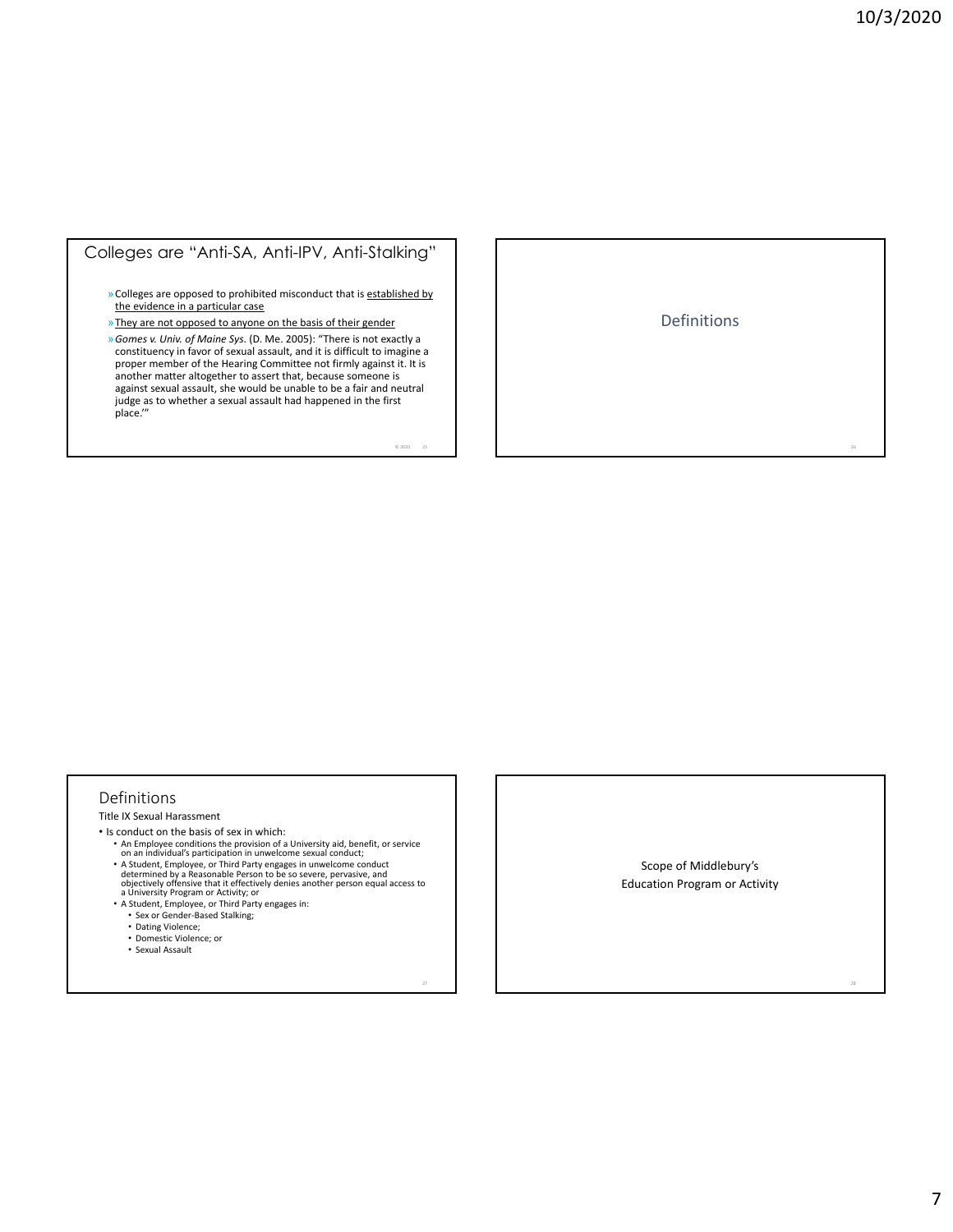## Title IX Definition of "education program or activity"

• An institution's "Program or Activity" includes:

- (1) any location, event, or circumstance where the college exercises substantial control over both the respondent and the context in which the conduct occurs;
- (2) any building owned or controlled by a student organization recognized by the college; and
- (3) a college campus.

## Decision Point: School's "education program or activity"

- "[N]othing in the final regulations prevents recipients from initiating a student<br>conduct proceeding or offering supportive measures to students affected by<br>sexual harassment that occurs outside the recipient's education
- Given this change, colleges had to decide whether to prohibit and investigate<br>sexual misconduct that occurs outside more narrowly-defined "education program or activity"
- Middlebury decided to do so

Education Programs and Activities at Middlebury

»Discussion of:

- Examples, and
- Scenarios

Impartiality: Avoiding Prejudgment, Conflicts of Interest, and Bias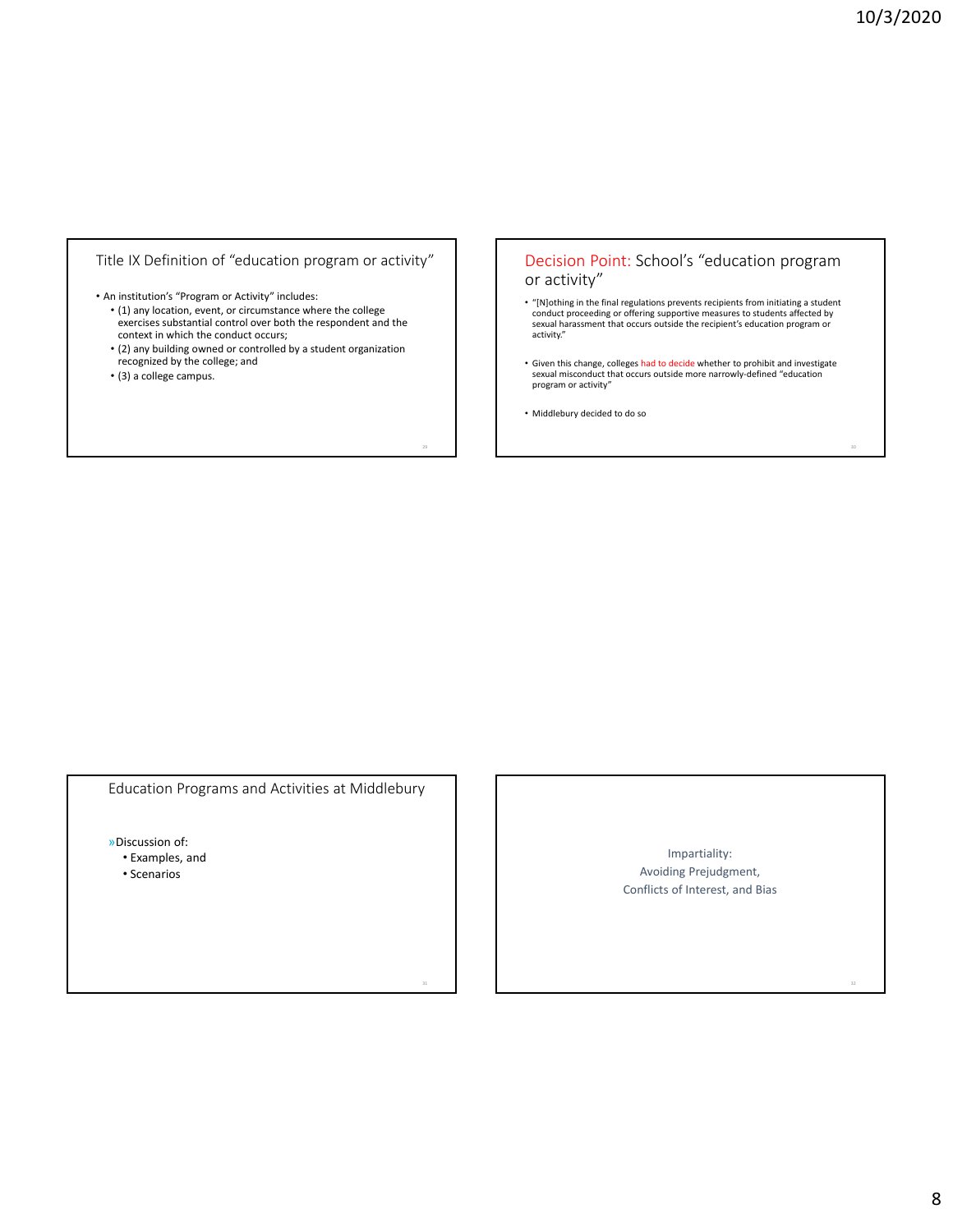Impartiality: Avoiding Prejudgment of Facts at Issue

#### From Title IX 2020 Regulation Preamble:

» "the Department's interest in ensuring impartial Title IX proceedings that avoid prejudgment of the facts at issue necessitates a broad prohibition on sex stereotypes so that decisions are made on the basis of individualized facts and not on stereotypical notions of what 'men' or 'women' do or do not do."

## Impartiality: Avoiding Prejudgment and Bias

#### From Title IX Regulation Preamble:

» "Contrary to the concerns of some commenters, a prohibition against reliance on sex stereotypes does not forbid training content that references evidence‐based information or peer‐reviewed scientific research into sexual violence dynamics, including the impact of trauma on sexual assault victims."

» "Rather, § 106.45(b)(1)(iii) cautions recipients not to use training materials that 'rely' on sex stereotypes in training Title IX personnel on how to serve in those roles

• impartially and without prejudgment of the facts at issue, • meaning that research and data concerning sexual violence dynamics

may be valuable and useful, • but cannot be relied on to apply generalizations to particular allegations of sexual harassment."

## Impartiality: Avoiding Prejudgment and Bias

» Analogous regulatory language:

• Regulations' "presumption of non‐responsibility" requires schools to investigate and resolve complaints: "without drawing inferences about credibility based on a party's status as a complainant or respondent."

• Hearing officers must not have "bias for or against complainants or respondents generally or for an individual complainant or respondent"

## Impartiality: Avoiding Prejudgment and Bias

»Preamble repeatedly warns against risk of "sex‐based bias" in decision‐making

»Preamble:

- "To the extent that commenters accurately describe negative stereotypes applied against students with disabilities, and particularly against students with disabilities who are also students of color or LGBTQ students, the final regulations expressly require recipients to interact with every complainant and every respondent impartially and without bias.
- "A recipient that ignores, blames, or punishes a student due to stereotypes about the student violates the final regulations."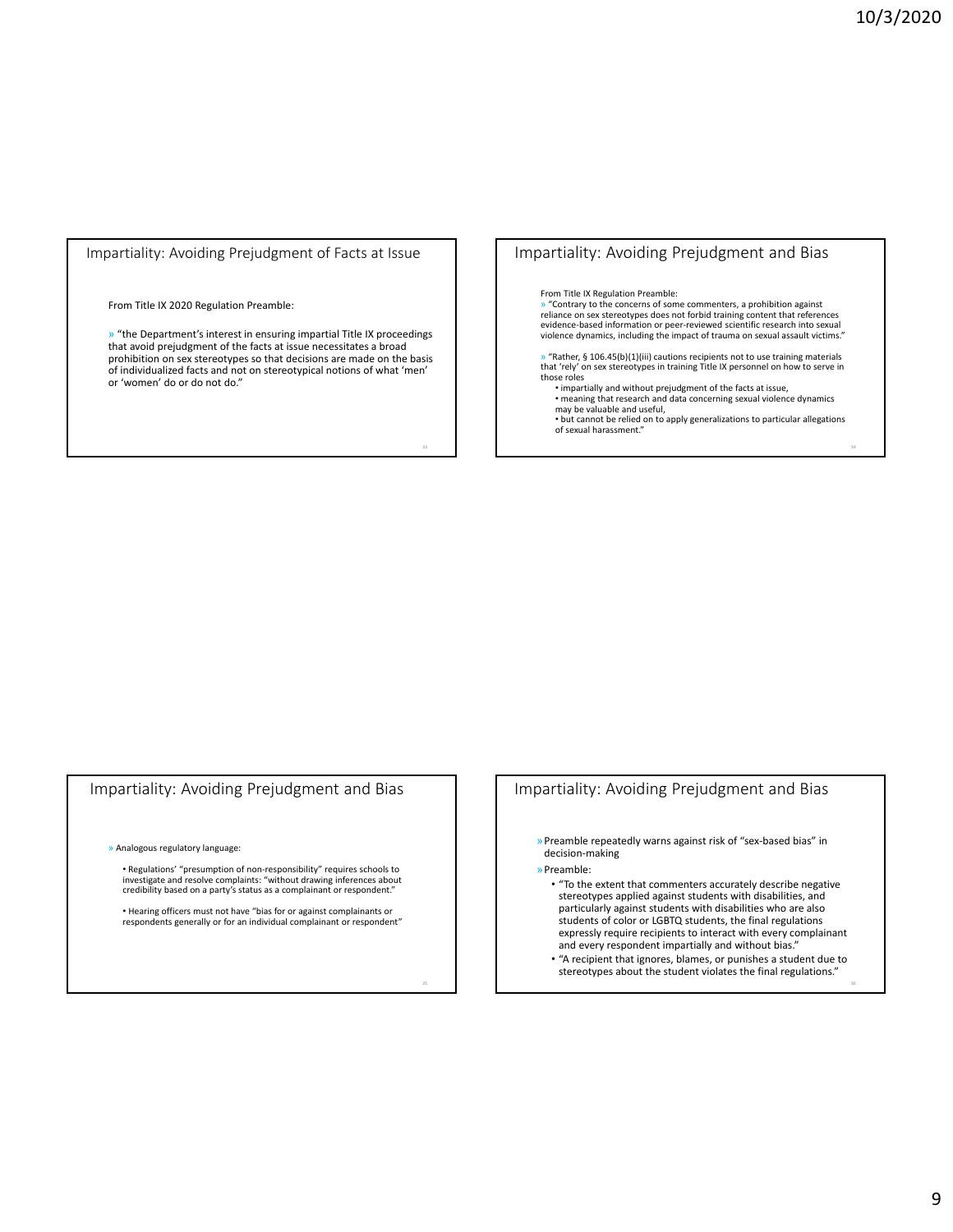## Impartiality: Avoiding Prejudgment and Bias

#### »Practical application of these concepts in investigations: • Do not rely on cultural "rape myths" that essentially blame

- complainants
- Do not rely on cultural stereotypes about how men or women purportedly behave
- Do not rely on gender‐specific research data or theories to decide or make inferences of relevance or credibility in particular cases

## Impartiality: Avoiding Prejudgment and Bias

- »Practical application of these concepts in investigations and adjudications:
	- Recognize that anyone, regardless of sex, gender, gender identity or sexual orientation, can be a victim or perpetrator of sexual assault or other violence
	- Avoid any perception of bias in favor of or against complainants or respondents generally
	- Employ interview and investigation approaches that demonstrate a commitment to impartiality

## Impartiality: Avoiding Conflicts of Interest

- »Commenters argued that investigators and hearing officers employed by schools have an "inherent conflict of interest" because of their affiliation with the school, so Department should require investigations and hearings to be conducted by external contractors
- »Department noted that some of those commenters argued that this resulted in bias against complainants, and some argued that this resulted in bias against respondents

## Impartiality: Avoiding Conflicts of Interest

»Department's response:

- Department's authority is over schools, not individual investigators and other personnel,
- so Department will focus on holding school's responsible for impartial end result of process,
- without labeling certain administrative relationships as per se involving conflicts of interest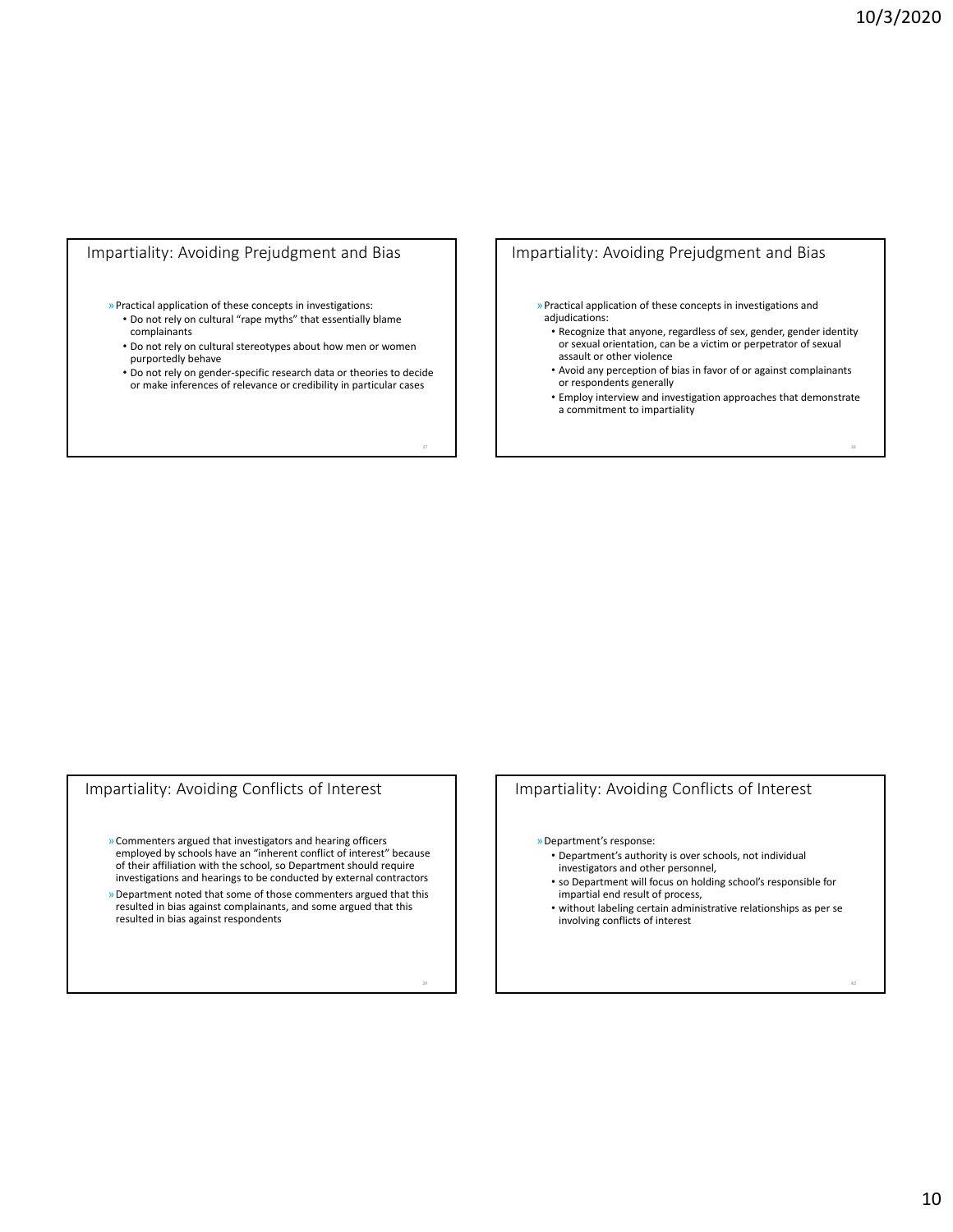## Impartiality: Avoiding Conflicts of Interest

- »Department also rejected commenters' arguments that individuals should be disqualified from serving as investigators because of past personal or professional experience
	- "Department encourages [schools] to apply an objective (whether a reasonable person would believe bias exists), common sense approach to evaluating whether a particular person serving in a Title IX role is biased" WHILE
	- "exercising caution not to apply generalizations that might unreasonably conclude that bias exists (for example, assuming that all self‐professed feminists, or self‐described survivors, are biased against men, or that a male is incapable of being sensitive to women, or that prior work as a victim advocate, or as a defense attorney, renders the person biased for or against complainants or respondents"

## Impartiality: Avoiding Conflicts of Interest

#### »Discussion:

- Middlebury procedures for identifying and addressing potential conflicts of interest
- Addressing potential conflicts that arise during investigation or resolution process

Impartiality: Avoiding Prejudgment, Bias, and Conflicts of Interest

»Bottom line:

- Focus on facts of every individual case
- Strive to conduct investigations, formal proceedings and informal resolution processes in manner that will not allow even a perception of prejudgment or bias

˗ for or against any party, or

˗ for against complainants or respondents generally

Ensuring that Witness‐Centered Investigation and Adjudication Approaches are Applied in a Manner that is Demonstrably Impartial, Thorough, and Fair to All Parties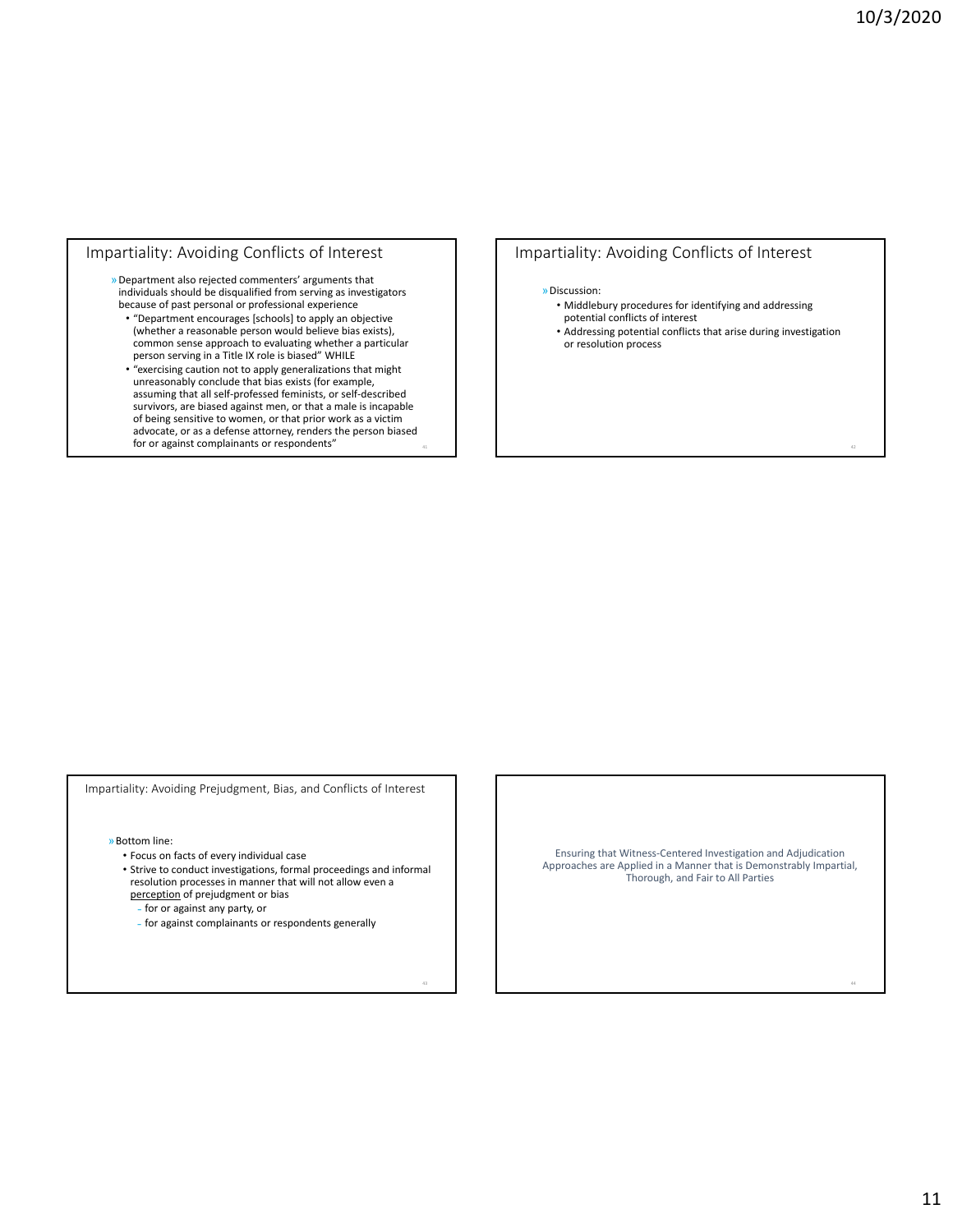# *MANANI* NI NIN

#### **TRACUANOTES**

#### **J. Nolan, "Promoting Fairness in Trauma‐Informed Investigation Training"**

• National Association of College and University Attorneys ("NACUA") NACUANOTE, February 8, 2018, Vol. 16 No. 5 • cited once in Title IX regulations Preamble

Updated Holland & Knight white paper version available at:

https://www.hklaw.com/en/insights/publications/2019/07/fai r‐equitable‐trauma‐informed‐investigation‐training

• cited 8 times in Title IX regulations Preamble

# Interviewing and Questioning for Clarification

- Following witness‐centered approaches may yield better information, but:
	- It is crucial to interview and question witnesses for clarification
- Promotes accuracy and fairness
- If done appropriately, should not alienate witnesses
- Examples of how to present evidence, statements of other witnesses to parties

## Fair, Witness‐Centered Approach

Investigators should seek clarification on crucial points, but starting with a more open‐ended, witness‐centered approach can:

- Yield more, and more accurate, information
- Better encourage witness participation
- Be less likely to interfere with authentic memory

#### Fair, Witness‐Centered Approach

- Even witnesses who do not appear to have experienced trauma (e.g., many respondents), may be experiencing substantial stress due to investigation and interview setting
- Same open‐ended questioning approach is just as effective when used with respondents
	- And should be used if used with complainants, to promote neutrality
- As with complainants, should not rely unduly on "presentation as evidence"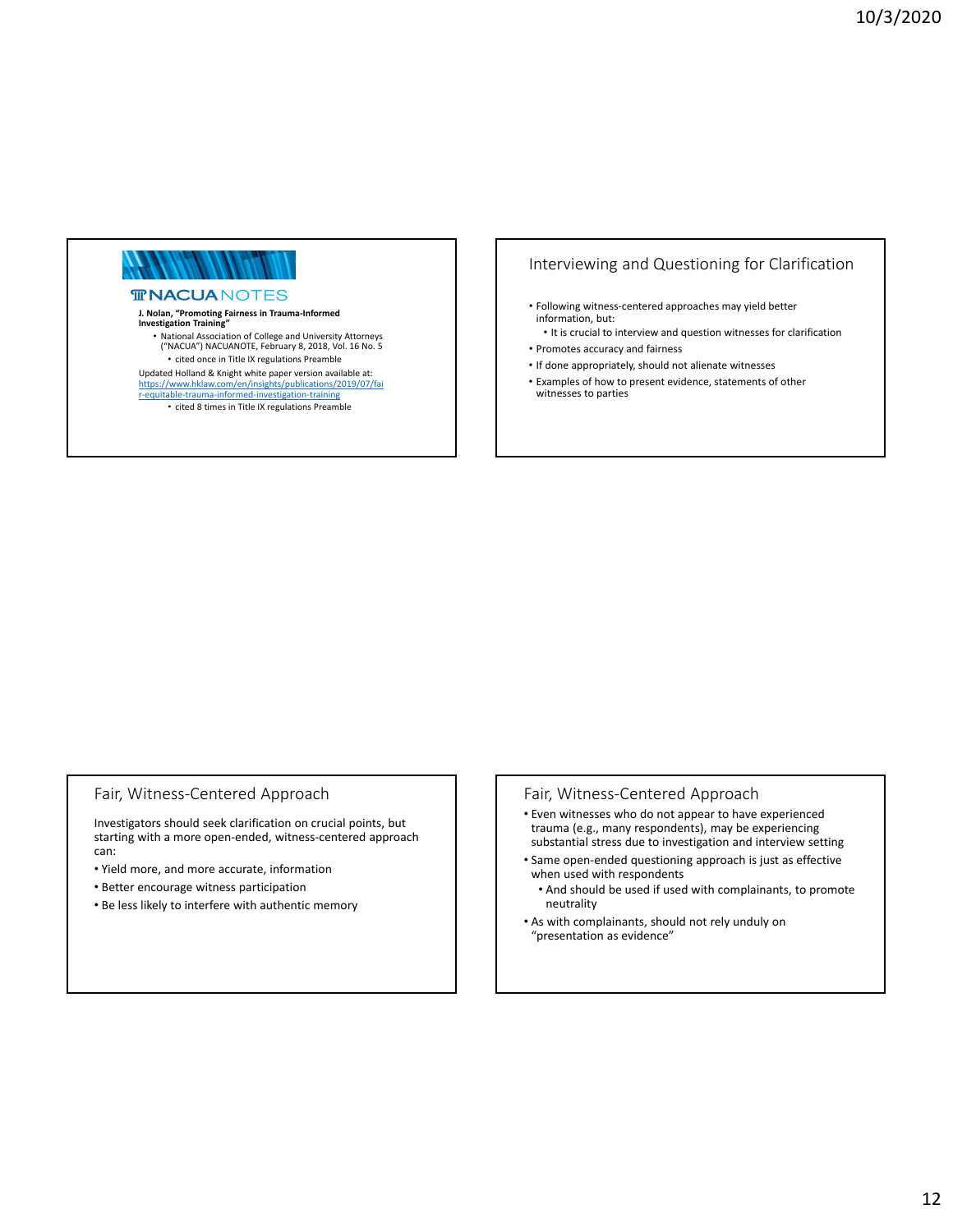#### Fair, Witness‐Centered Approach

- Like complainants, respondents can be provided opportunity for open‐ended narrative
- Sensory information can be gathered from respondents
- Avoiding leading questions, yes/no questions, paraphrasing, etc. is important for respondent questioning as well
- Neutral, open‐ended questioning approach may be used with both parties

Title IX Investigation and Adjudication Procedures

## "Directly Related" and "Relevance" Concepts

# "Directly Related" Evidence

2020 Title IX Regulation:

- »Parties must have equal opportunity to inspect and review evidence obtained as part of the investigation that is directly related to the allegations raised in a formal complaint
- »Including evidence upon which the school does not intend to rely in reaching a determination regarding responsibility and inculpatory or exculpatory evidence whether obtained from a party or other source
- »So that each party can meaningfully respond to the evidence prior to the conclusion of the investigation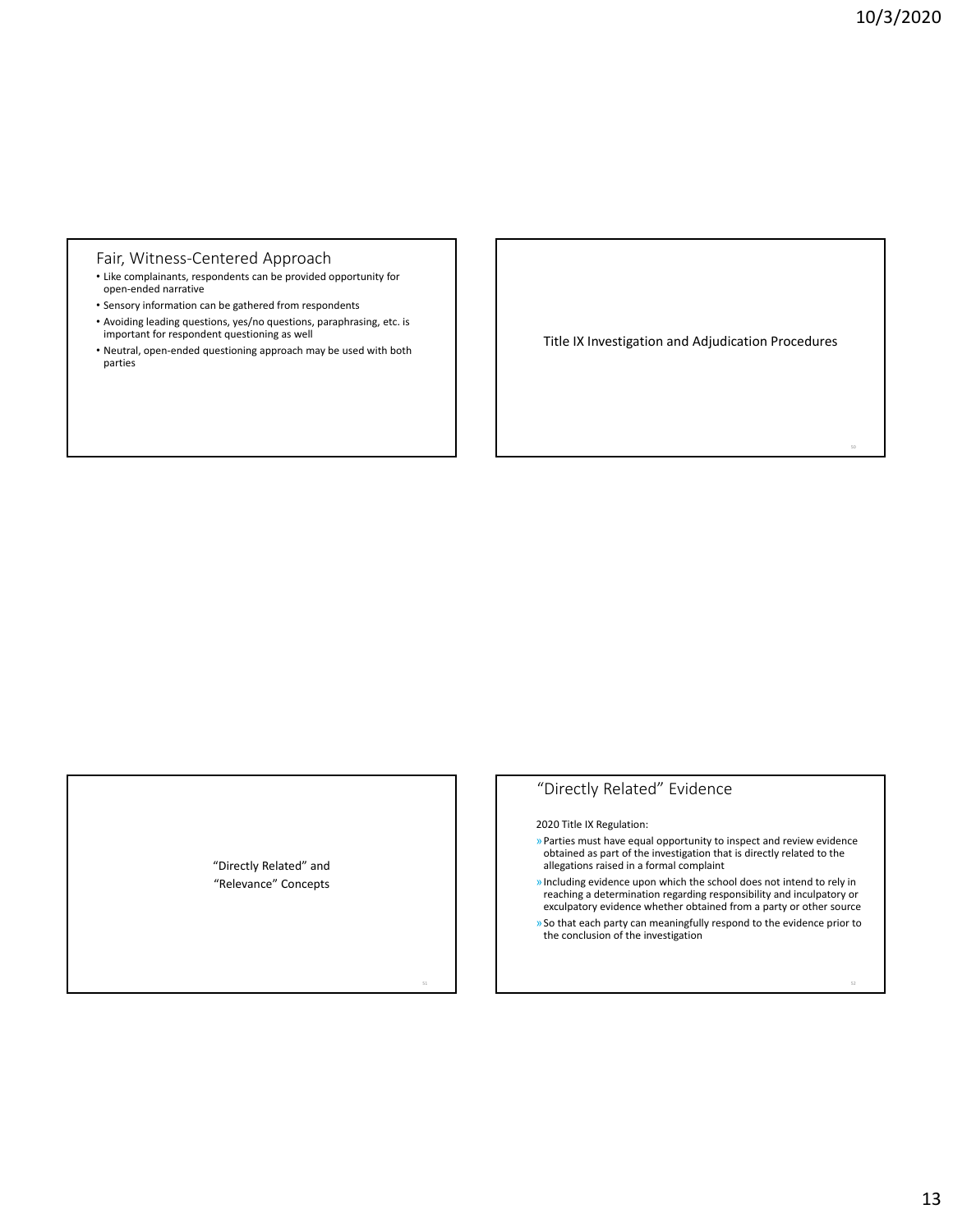## "Directly Related" Evidence

- »In Preamble, Department declines to define "directly related" further, indicating that it "should be interpreted using [its] plain and ordinary meaning."
- »Department notes that term aligns with (similarly undefined) term in Family Educational Rights and Privacy Act ("FERPA"), which defines covered education records in part as documents that are:
	- "directly related to a student; and
	- Maintained by an educational agency or institution . . . ."
- »Department ties parties' right to review directly related information under Title IX regulations with Department's prior position that students may review FERPA‐protected information about other students if necessary to preserve their due process rights

## "Directly Related" Evidence

#### »Term is broader than:

- "all relevant evidence" as otherwise used in Title IX regulations, and
- "any information that will be used during informal and formal disciplinary meetings and hearings" as used in Clery Act
- »Point of information‐sharing provision is to promote transparency and allow parties to object to investigator's conclusion that certain evidence is not relevant, and argue why certain evidence should be given more weight
- »Cautious approach:
	- Read term broadly, withholding or redacting information only where explicitly irrelevant under regulations (see below), or where not related to allegations

# "Relevant" Evidence

- »Investigative reports must "summarize relevant evidence"
- »The Department declines to define "relevant", indicating that term "should be interpreted using [its] plain and ordinary meaning."
- »*See*, *e.g*., Federal Rule of Evidence 401 Test for Relevant Evidence:
	- "Evidence is relevant if:
		- ˗ (a) it has any tendency to make a fact more or less probable than it would be without the evidence; and
		- ˗ (b) the fact is of consequence in determining the action."

## "Relevant" Evidence

- »Department emphasizes repeatedly in Preamble that investigators have discretion to determine relevance
	- Subject to parties' right to argue upon review of "directly related" evidence that certain information not included in investigative report is relevant and should be given more weight
- »Investigators will have to balance discretionary decisions not to summarize certain evidence in report against:
	- Each party's right to argue their case, and
- Fact that decisions regarding responsibility will be made at hearing, not investigation stage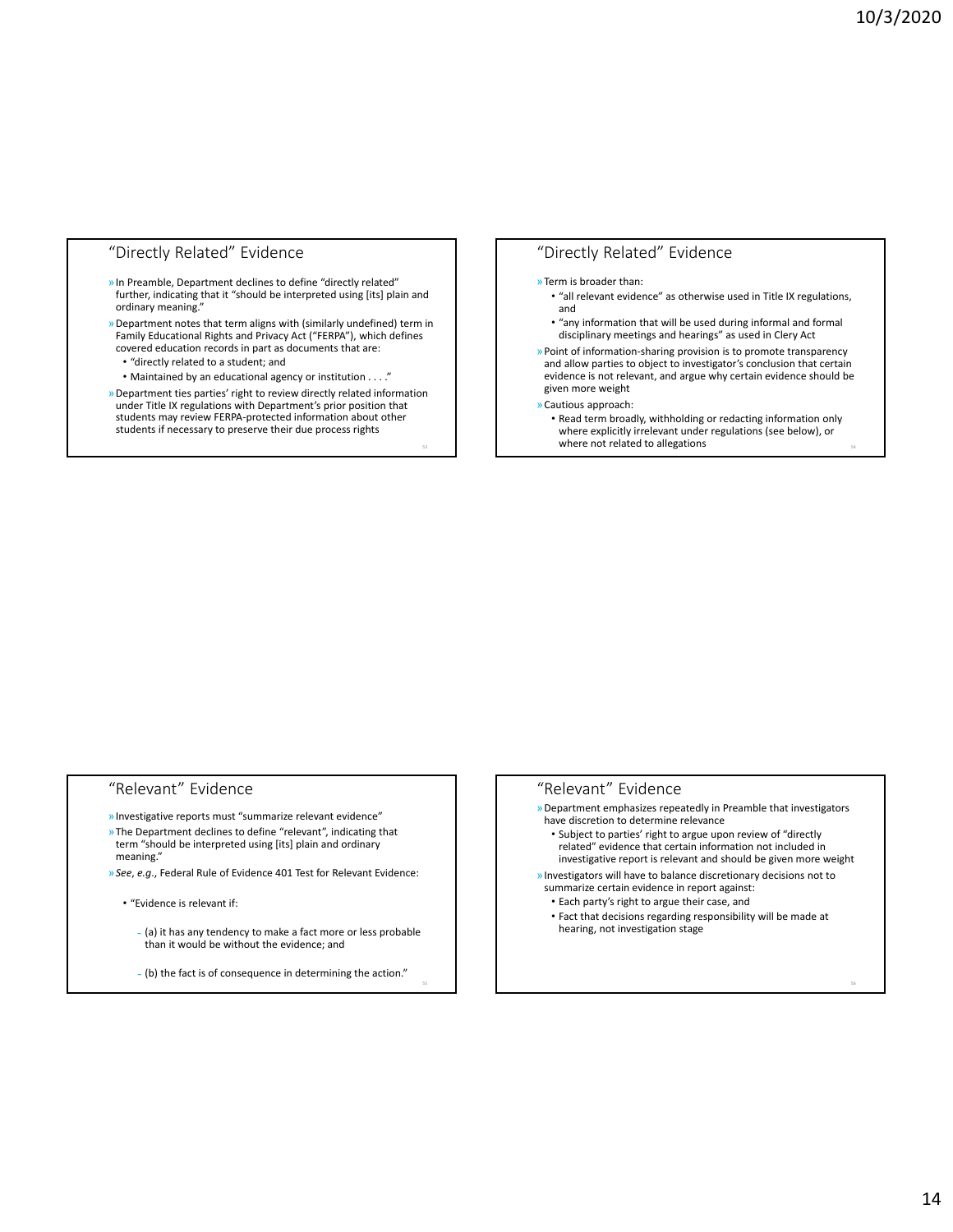Special Evidentiary Issues

#### Special Evidentiary Issues

- »Questions and evidence about a complainant's sexual predisposition or prior sexual behavior are not relevant, unless
	- such questions and evidence about the complainant's prior sexual behavior are offered to prove that someone other than the respondent committed the conduct alleged by the complainant,
	- concern specific incidents of the complainant's prior sexual behavior with respect to the respondent and are offered to prove consent

#### Special Evidentiary Issues

- »Information protected under a legally recognized privilege
	- (e.g., privileged communications between a party and their physician, psychiatrist, psychologist, or other recognized professional or paraprofessional acting in a treatment capacity, or privileged communications between a party and their attorney),
- »are not considered unless the information is relevant • and the person holding the privilege has waived the privilege

## Special Evidentiary Issues

- »If a party or witness does not submit to cross‐examination at the live hearing,
	- the hearing officer will not rely on any statement of that party or witness in reaching a determination regarding responsibility.
- »The hearing officer will not draw an inference about the determination regarding responsibility based solely on a party or witness's absence from the live hearing or refusal to answer crossexamination or other questions
- »Nonetheless, investigators should summarize information from parties and witnesses as it is provided, because how this rule will be applied will not be established definitively until the hearing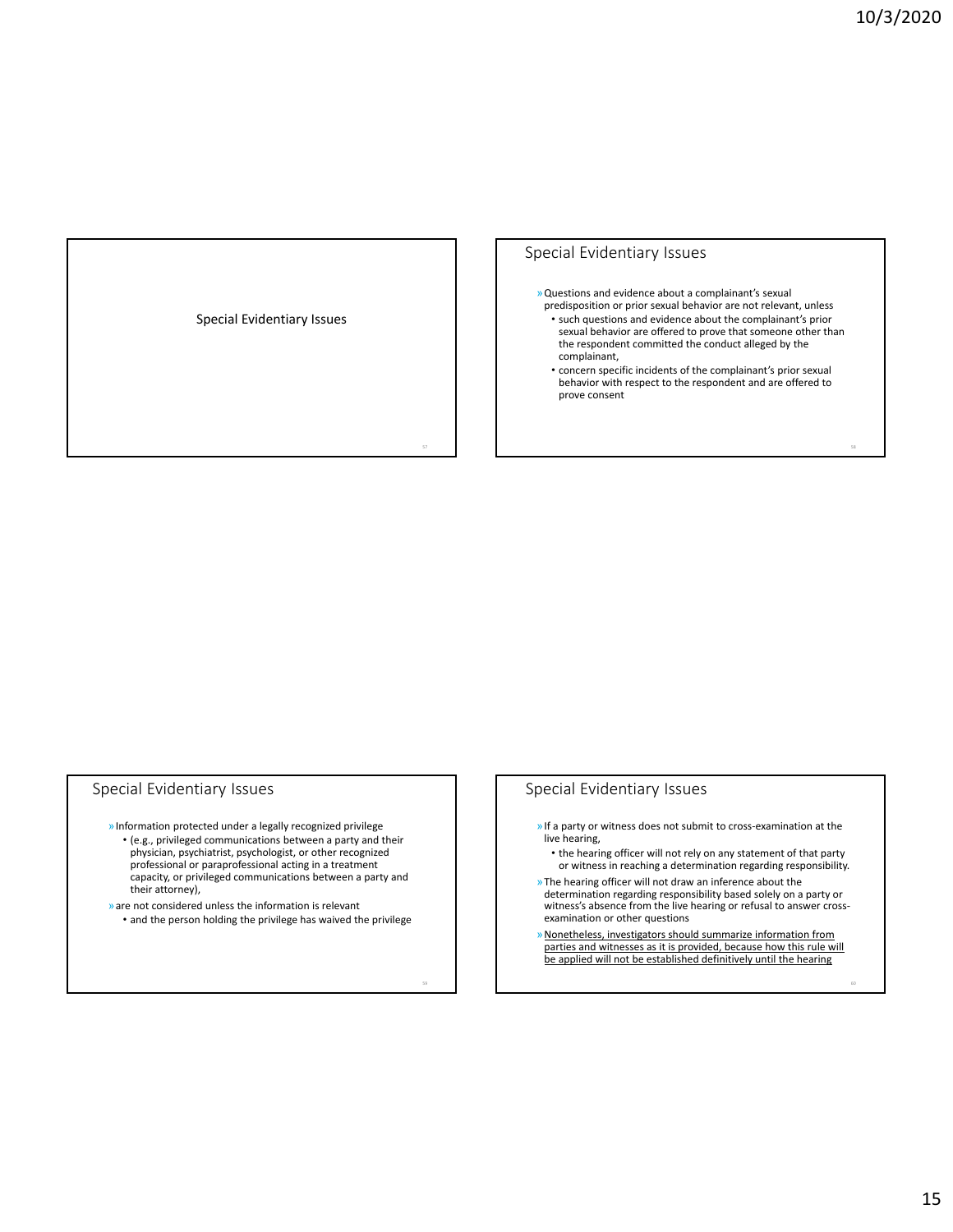Preliminary and Final Investigative Reports

# Summarizing "Relevant" Evidence

»Again, Department emphasizes repeatedly in Preamble that investigators have discretion to determine relevance

- Subject to parties' right to argue upon review of "directly related" evidence that certain information not included in investigative report is relevant and should be given more weight
- »Investigators will have to balance discretionary decisions not to summarize certain evidence in report against: • Each party's right to argue their case, and
	- Fact that decisions regarding responsibility will be made at hearing, not investigation stage

## Investigative Reports

#### »Regulation:

- "Prior to completion of the investigative report, the [school] must send to each party and the party's advisor, if any, the evidence subject to inspection and review in an electronic format or a hard copy, and
- the parties must have at least 10 days to submit a written response, which the investigator will consider prior to completion of the investigative report."

#### Investigative Reports

»Regulation:

- Investigative reports must "fairly summarize relevant evidence" • "at least 10 days prior to a hearing . . . send to each party and the
- party's advisor, if any, the
- investigative report in an electronic format or a hard copy, for their review and written response."
- »Investigator does not need to revise investigative report in light of this written response from parties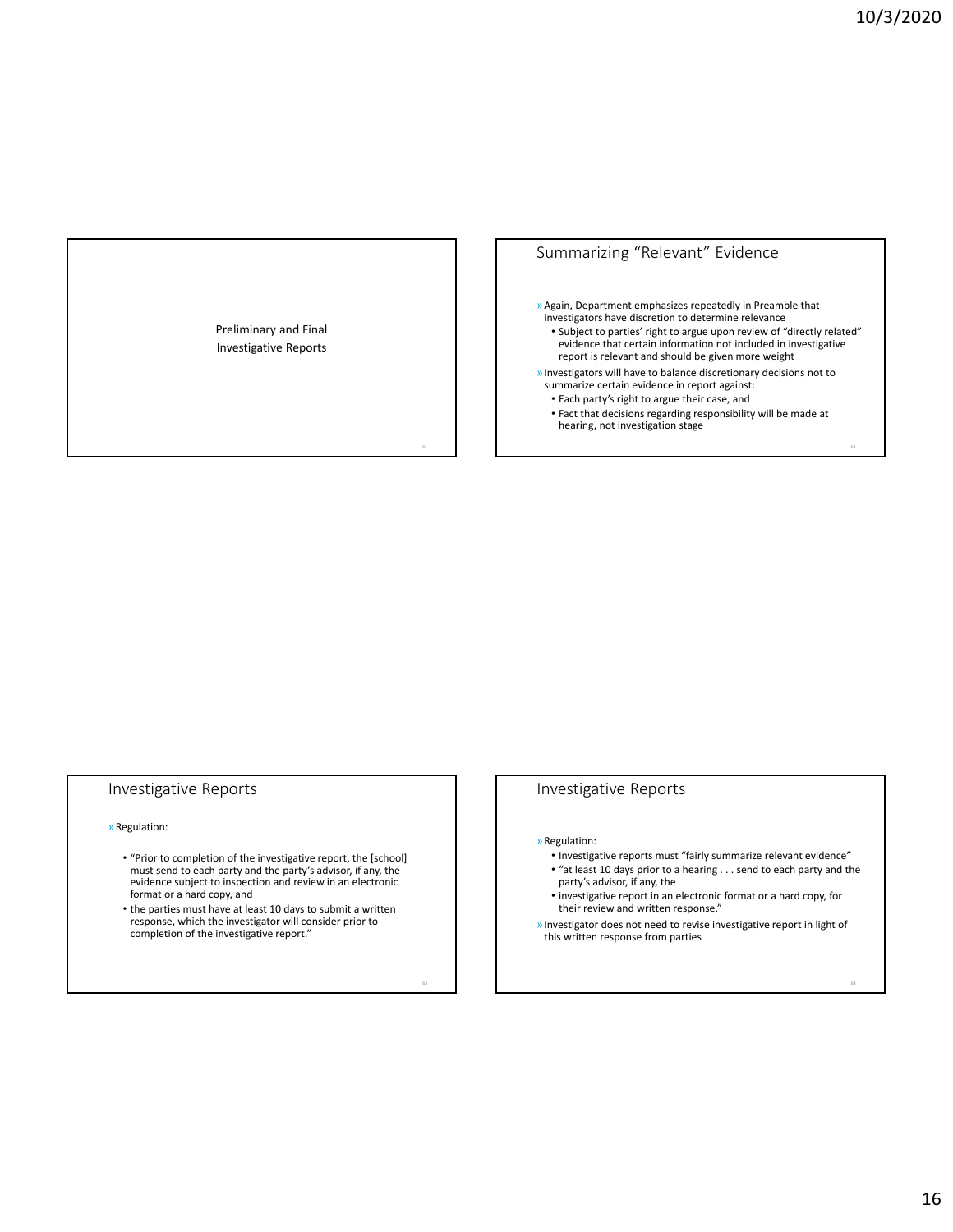Conducting Title IX Hearings

## Conducting Hearings

- Title IX Hearings may be conducted live and in person, or
- At discretion of the College, may be conducted live but virtually, with technology enabling all participants (hearing officer, parties, advisors, and witnesses) to see and hear one another in real time
- Parties and witnesses could be away from campus or
- Could be located in separate rooms on campus

## Conducting Hearings

## **Technology to be Used in Live Hearings**

- Discussion of:
	- Technology options, and
	- Respective responsibilities for operating technology

## Conducting Hearings

#### **Advisors**

- Each party may have an advisor of their choice present at the hearing.
- The advisor does not participate in the hearing except for the limited purpose of conducting cross‐examination on behalf of that party.
- 
- Advisors may be, but are not required to be, attorneys.
- If a party does not have an advisor of their choice present at a hearing, Middlebury will, without fee or charge to the party, provide an advisor of the College's choice,
- for the sole and limited purpose of conducting cross‐examination on behalf of that party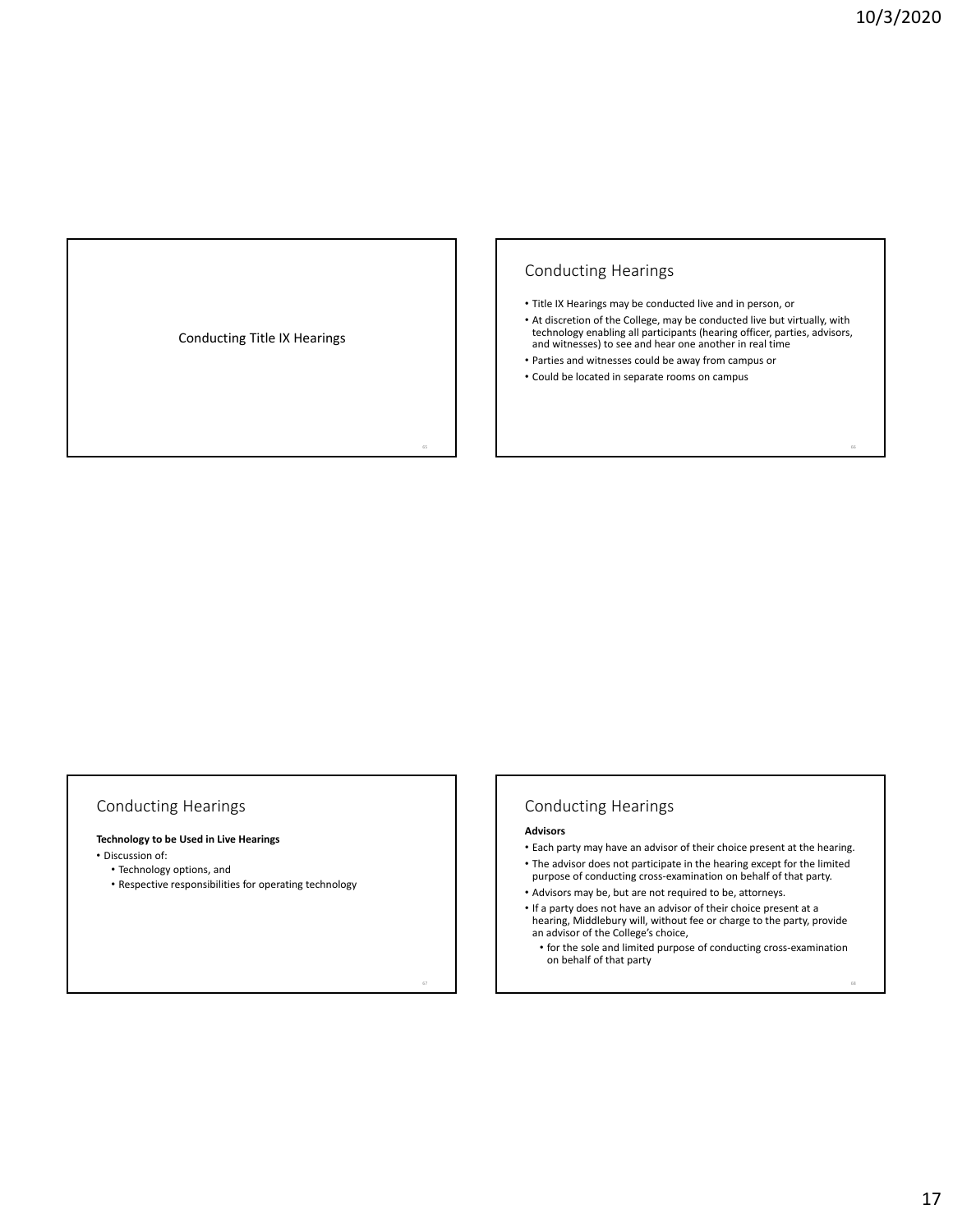# Conducting Hearings

#### **Advisors**

- At a time and in a manner deemed appropriate by the hearing officer, the advisor for each party will be permitted to ask the other party and any witnesses all relevant cross‐examination questions and follow‐up questions, including those challenging credibility
- Except for that limited role, advisors may not participate actively in the hearing and may not speak or otherwise communicate on the part of their advisee • However, the advisor may request to consult privately in a non‐disruptive
- manner with their advisee during the hearing and/or at a recess in the hearing

### Conducting Hearings

#### **Advisors**

- Middlebury reserves the right to take appropriate action regarding any advisor who disrupts the process,
- or who does not abide by the restrictions on their participation as determined in the sole discretion of the hearing officer,
- which may include exclusion of the advisor from the hearing
- and the appointment of an alternate Middlebury‐provided advisor

#### Conducting Hearings

#### **Conduct of the Hearing and Relevance**

- Subject to the discretion of the hearing officer, hearings will ordinarily begin with introductory remarks by the hearing officer,
	- followed by the hearing officer asking relevant initial questions of the parties.
- During this portion of the hearing, advisors may confer privately and in a non‐disruptive manner with their advisee,
	- but they are not allowed to make opening statements or otherwise address the hearing officer or anyone else present at the hearing

#### Conducting Hearings

**Conduct of the Hearing and Relevance**

- After the hearing officer has asked their initial questions of the parties, the<br>hearing officer will permit each party's advisor to ask the other party all<br>relevant questions and follow-up questions, including those chal
- The hearing officer may ask follow‐up questions as necessary
- The nearing officer, the questioning of the hearing officer, the questioning of<br>witnesses will generally follow a similar process, whereby the hearing<br>officer will pose relevant questions to witnesses, and then the parti
- Such cross‐examination of the parties and witnesses by advisors will be conducted directly, orally, and in real time by the party's advisor of choice and never by the party personally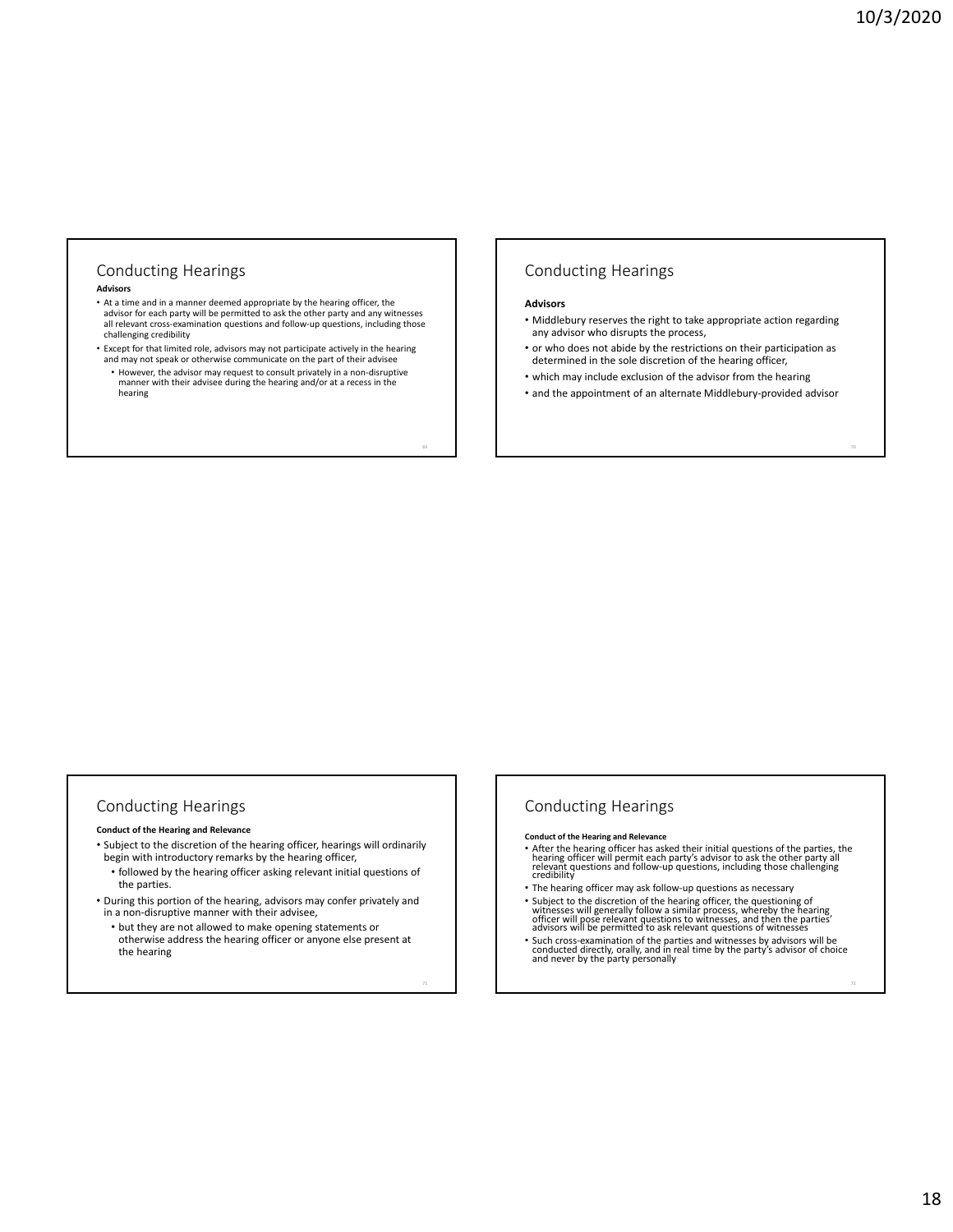## Conducting Hearings

#### **Conduct of the Hearing and Relevance**

- Only relevant cross‐examination and other questions may be asked of a party or witness
- Before a complainant, a respondent, or a witness answers a cross‐ examination or other question, the hearing officer will first determine
	- whether the question is relevant and
- explain any decision to exclude a question as not relevant

#### Written Determinations

- » The Hearing Outcome will include: • Identification of the section(s) of the Policy alleged to have been violated;
- A description of the procedural steps taken from the receipt of the formal complaint through the determination, including but not limited to, as applicable, the notification to the parties, interviews with parties and witnesses, site visits, methods used to gather other evidence, and hearings held;
- Findings of fact supporting the determination;
- Conclusions regarding the application of definitions of prohibited conduct in the policy to the facts;

## Written Determinations

»The Hearing Outcome will include: . . . .

- A statement of, and rationale for, the result as to each allegation, including a determination regarding responsibility; and
- Identification of the College's procedures and permissible bases for the complainant and respondent to appeal

Sanctioning Considerations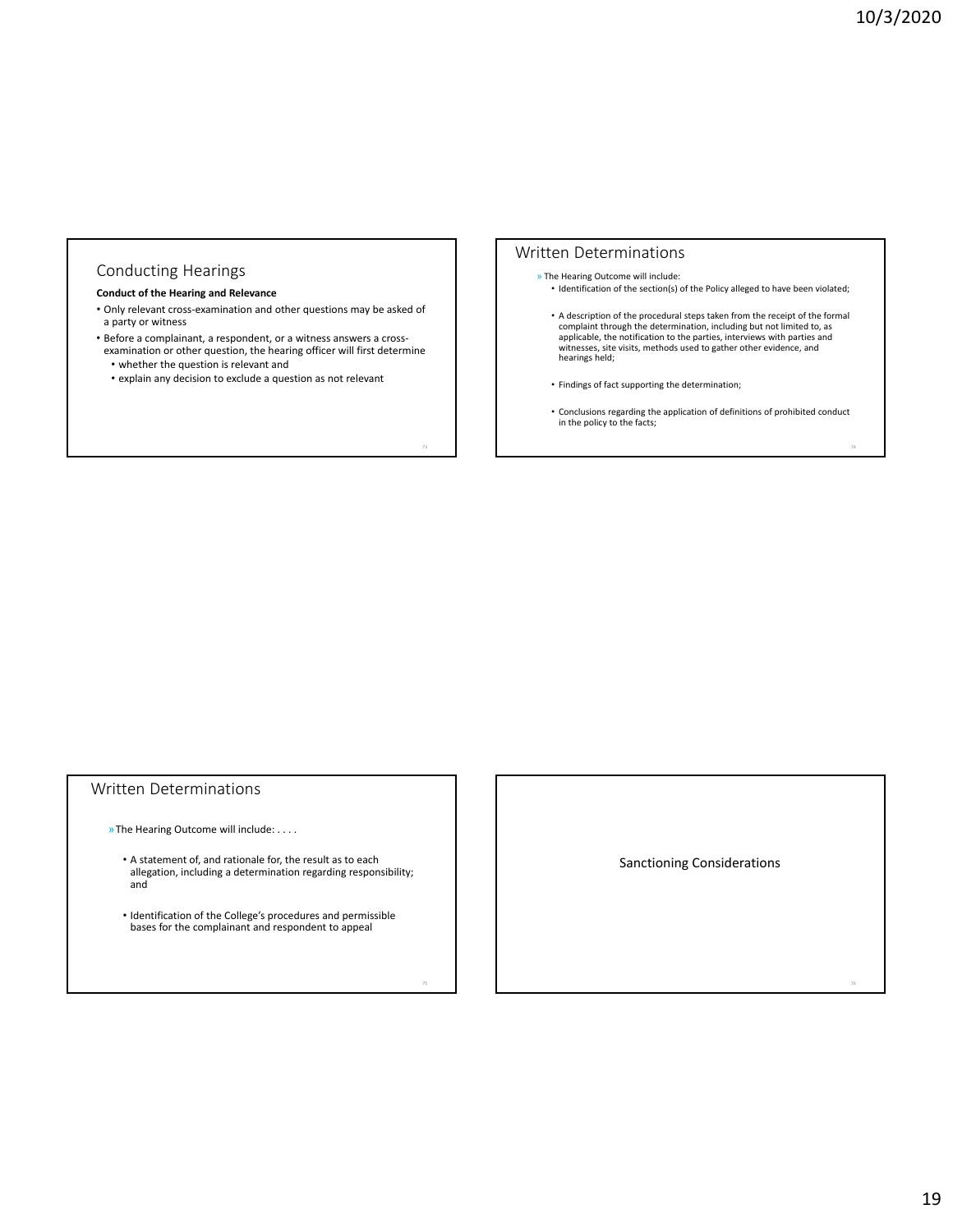78

## Sanctioning Considerations

#### »Sanctioning procedures

- »Sanction options
- »Sanctions in student respondent cases
- » Sanctions in student respondent cases<br>» Sanctions in employee respondent cases Appeals Appeals Appeals Appeals Appeals Appeals Appeals Appeals Appeals

## Title IX Appeal Grounds

- Either party in any case may file a written appeal from a hearing outcome
- Title IX requires that appeals must be permitted on the following grounds: • Procedural irregularity that materially affected the outcome of the matter
	- New evidence that was not reasonably available at the time the determination regarding responsibility or dismissal was made, that could materially affect the outcome of the matter; and/or
	- The Title IX Coordinator, investigator(s), or decision‐maker(s) had a conflict of interest or bias for or against Complainants or Respondents generally or the individual Complainant or Respondent that materially affected the outcome of the matter

## Appeal Grounds Discussion

- Procedural irregularity that materially affected the outcome of the matter
- New evidence that was not reasonably available at the time the determination regarding responsibility or dismissal was made, that could materially affect the outcome of the matter; and/or
- The Title IX Coordinator, investigator(s), or decision-maker(s) had a conflict of interest or<br>bias for or against Complainants or Respondents generally or the individual Complainant<br>or Respondent that materially affected